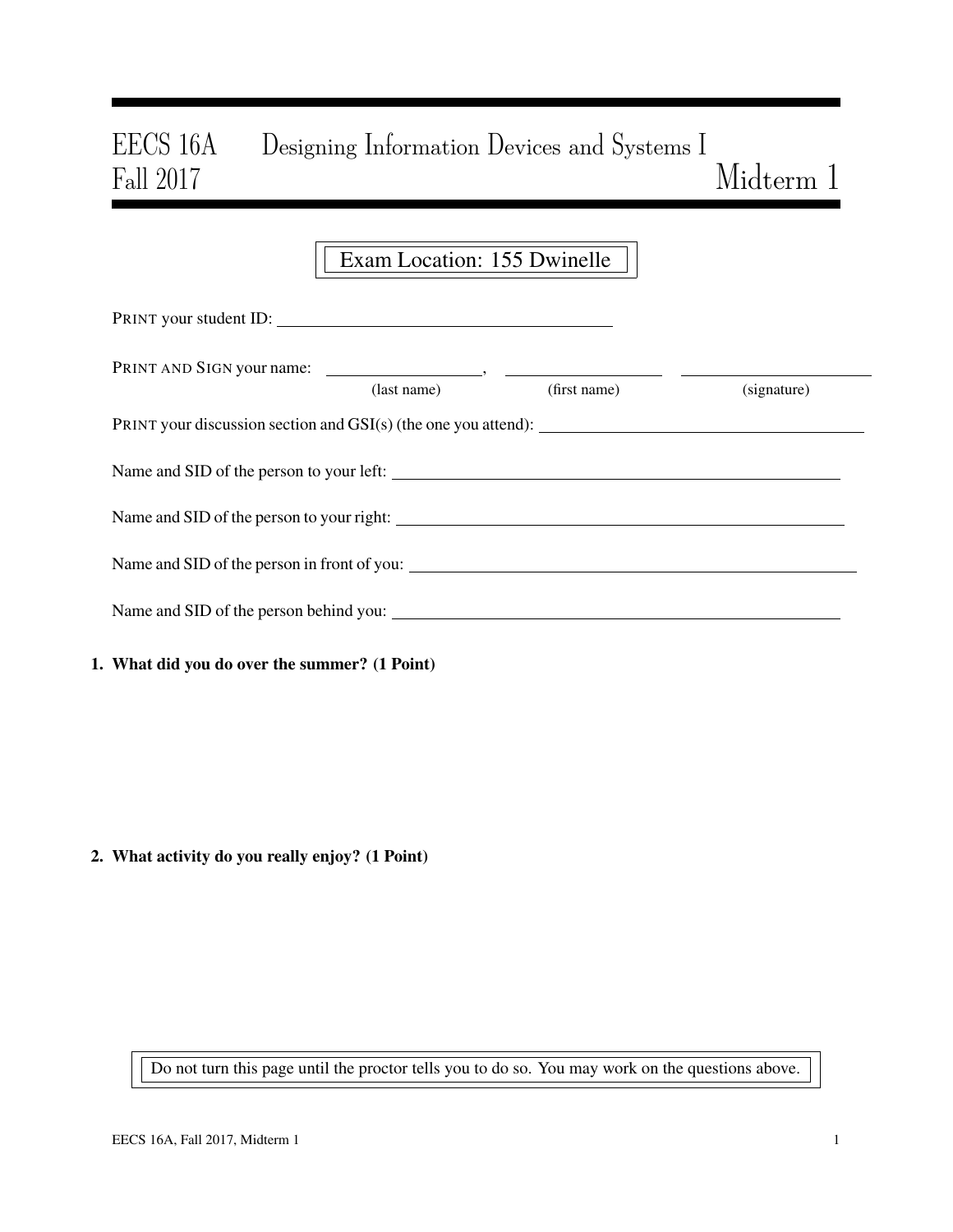Extra page for scratchwork.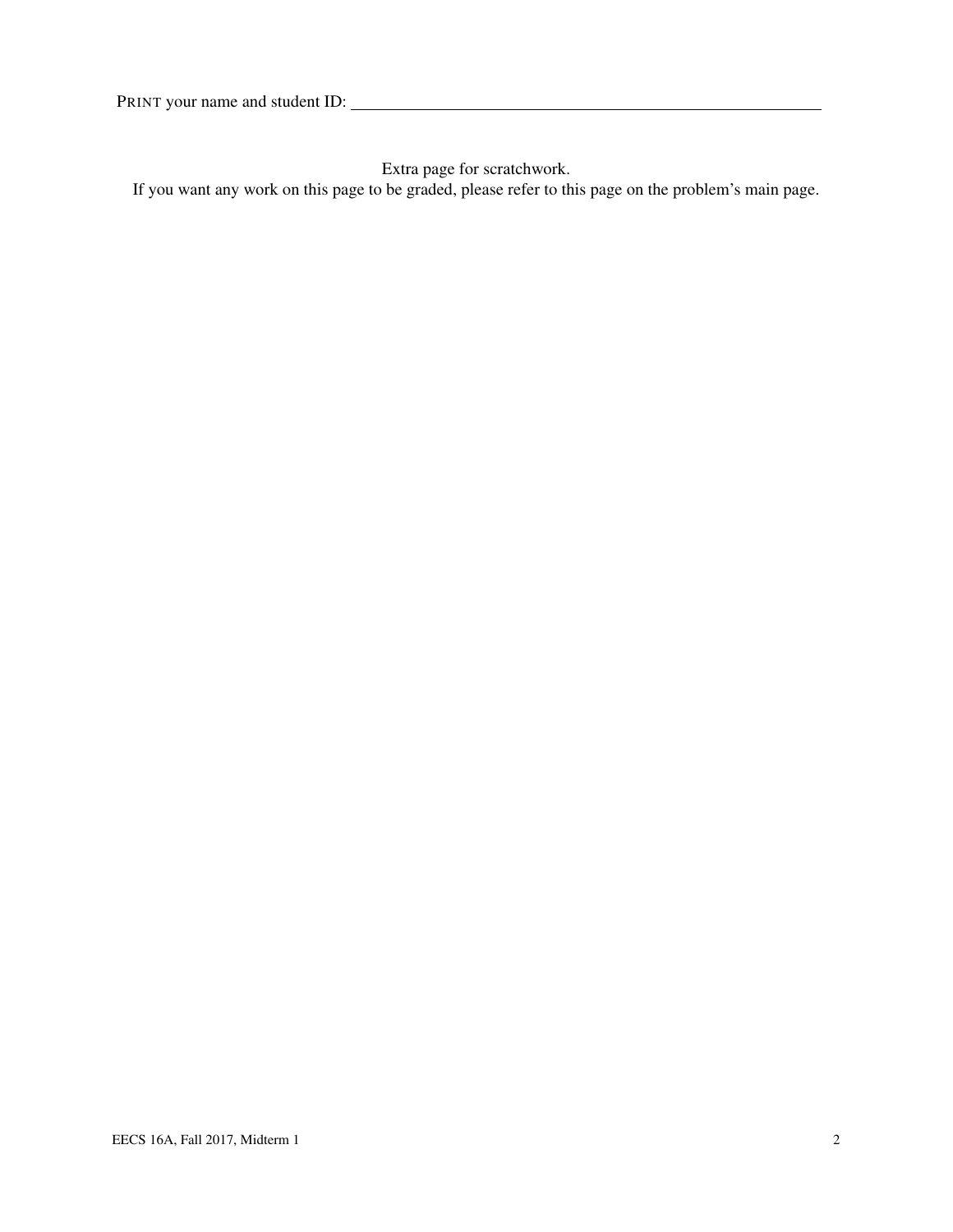#### 3. Fun Times with Inverses (7 Points)

Consider the following matrix A.

$$
\mathbf{A} = \begin{bmatrix} 2 & 0 & 2 \\ 2 & 0 & -2 \\ 0 & 1 & 1 \end{bmatrix}
$$

(a) (5 Points) *Calculate its inverse*  $A^{-1}$  if it exists.

(b) (2 Points) If an  $n \times n$  matrix A does not have an inverse, is the dimension of A's column space (i.e., the span of the column vectors of A) less than, greater than, or equal to *n*? *Circle your answer(s).*

LESS THAN GREATER THAN EQUAL TO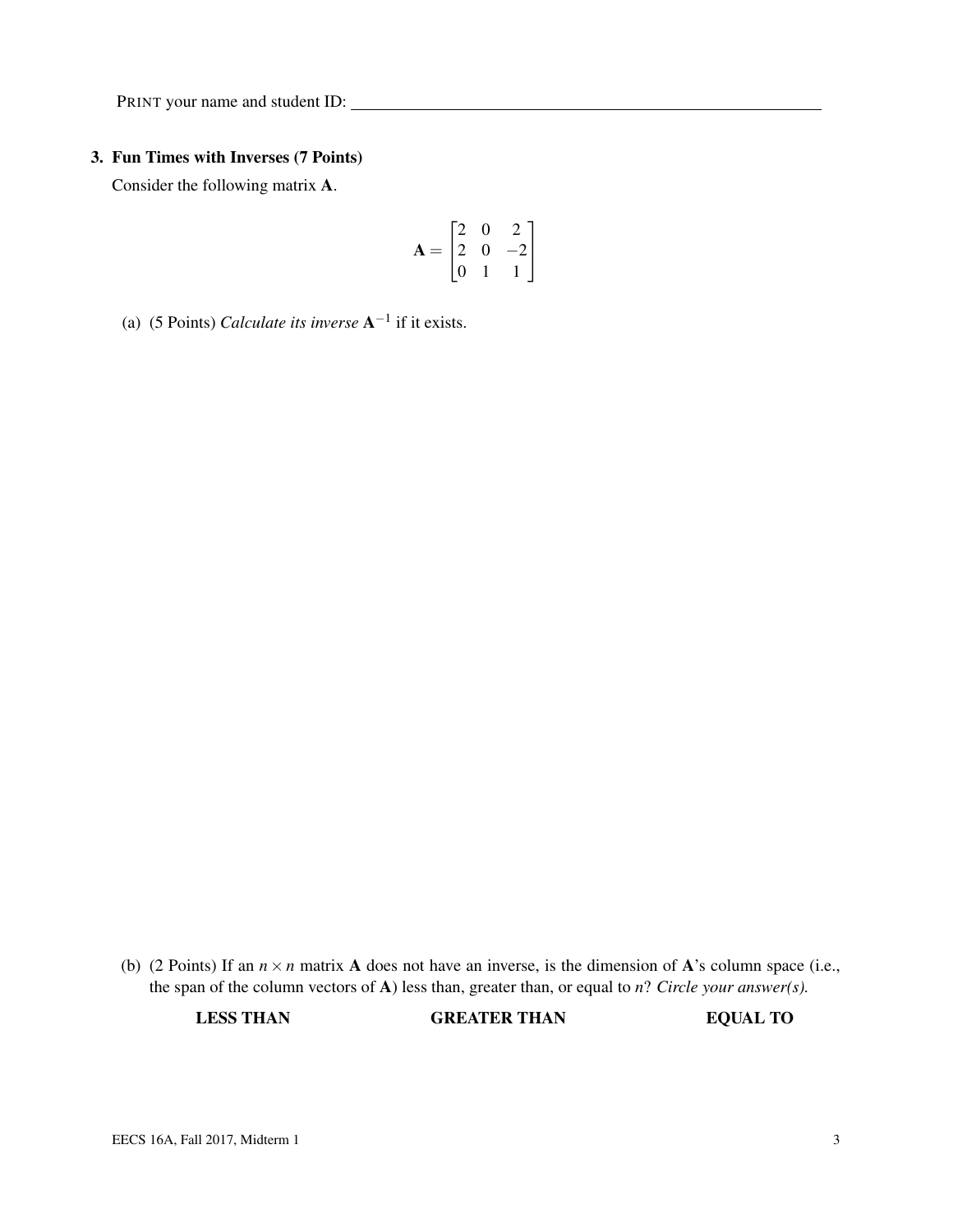### 4. Mechanical Basis (4 Points)

Given  $\sqrt{ }$  $\overline{1}$ 1 1 0 1  $\vert \cdot$  $\sqrt{ }$  $\overline{1}$  $\overline{0}$ 1 1 1 , and  $\sqrt{ }$  $\overline{1}$ 1 1 *x* 1 , *find a value of x* such that these three vectors do **not** form a basis for  $\mathbb{R}^3$ . Show

why your choice of *x* makes it so these vectors do **not** form a basis for  $\mathbb{R}^3$ .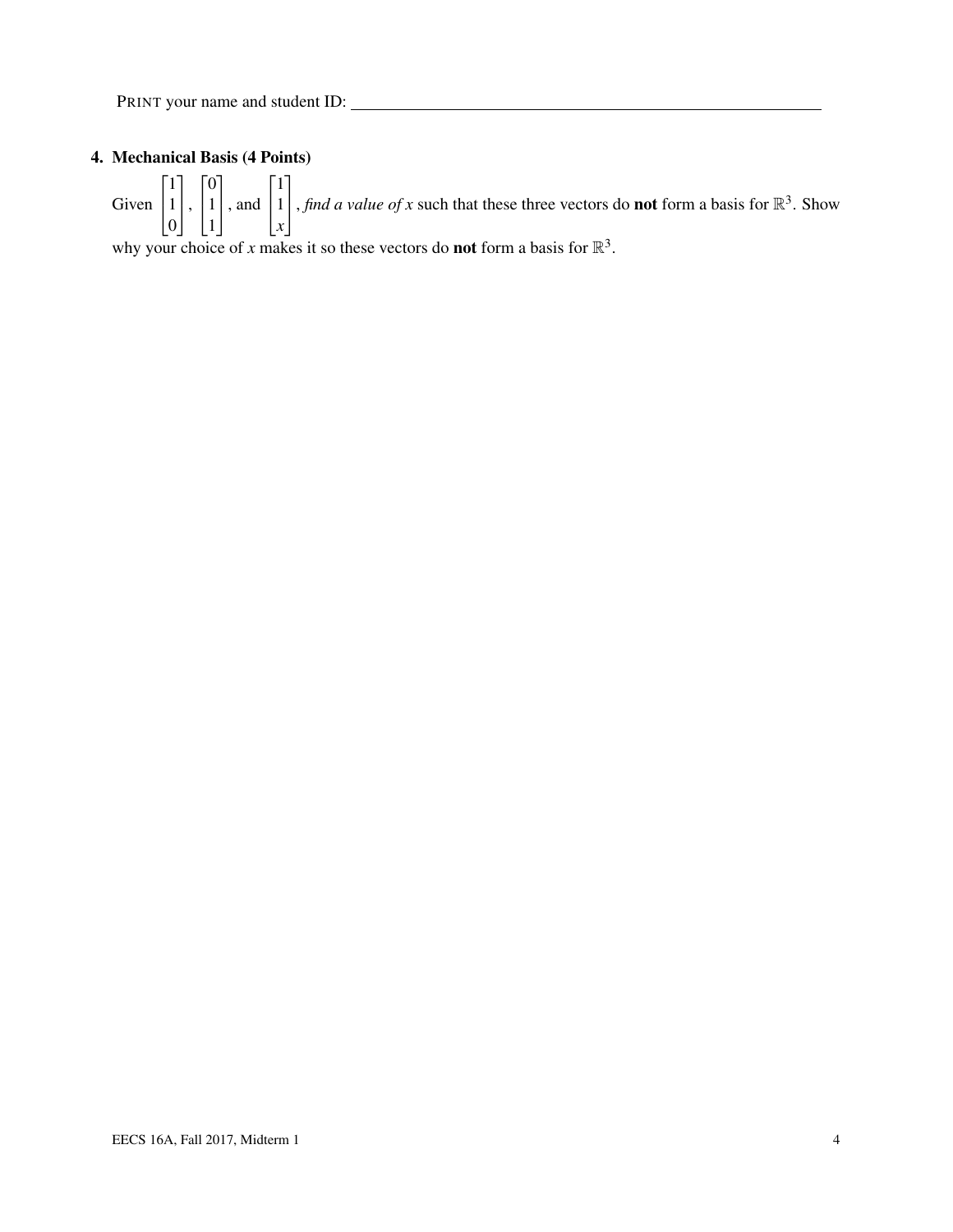### 5. Mechanical Eigenvalues (5 Points)

Consider the matrix A below.

$$
\mathbf{A} = \begin{bmatrix} 1 & a \\ b & 1 \end{bmatrix}
$$

*Find the eigenvalues of* A in terms of *a* and *b*.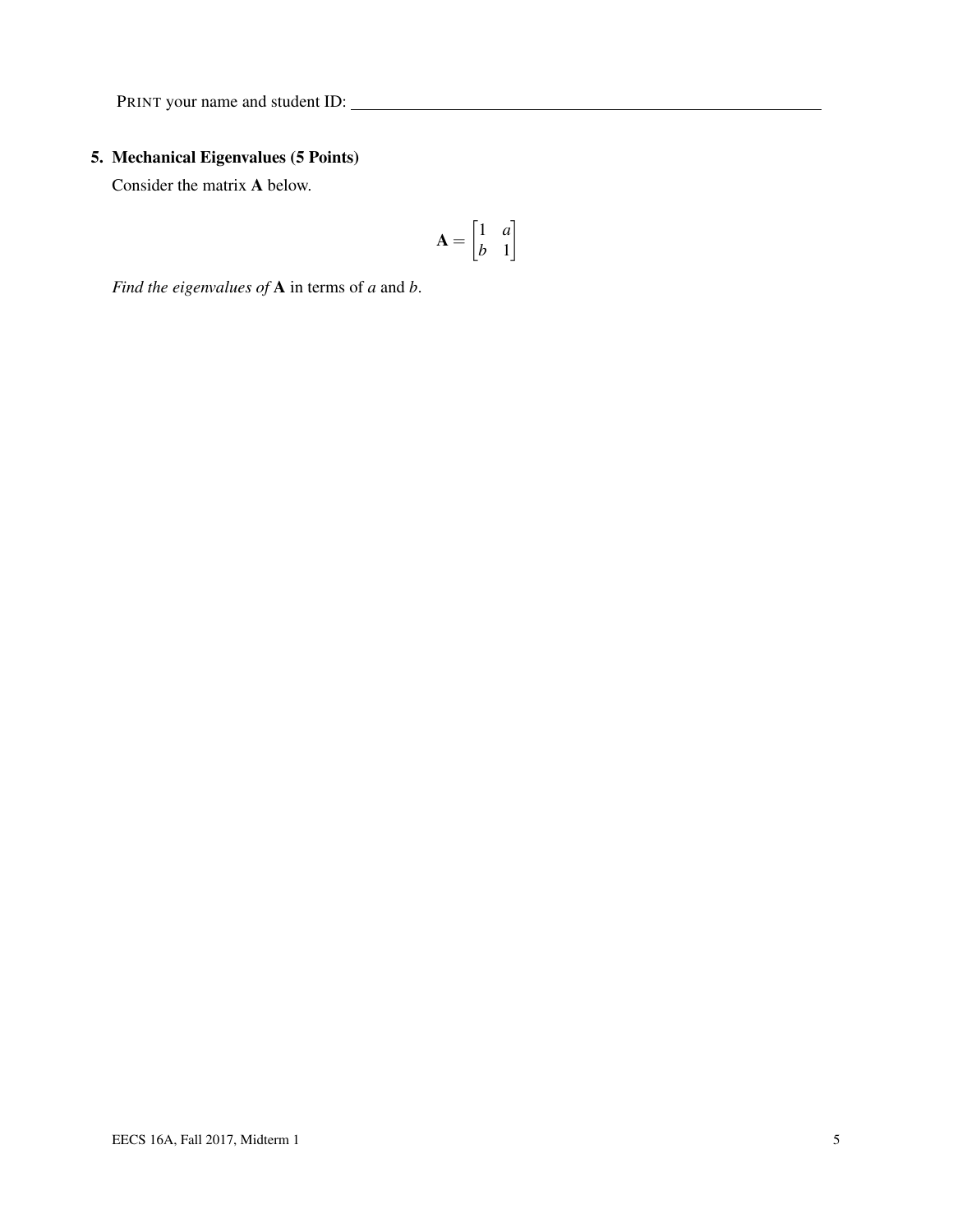Extra page for scratchwork.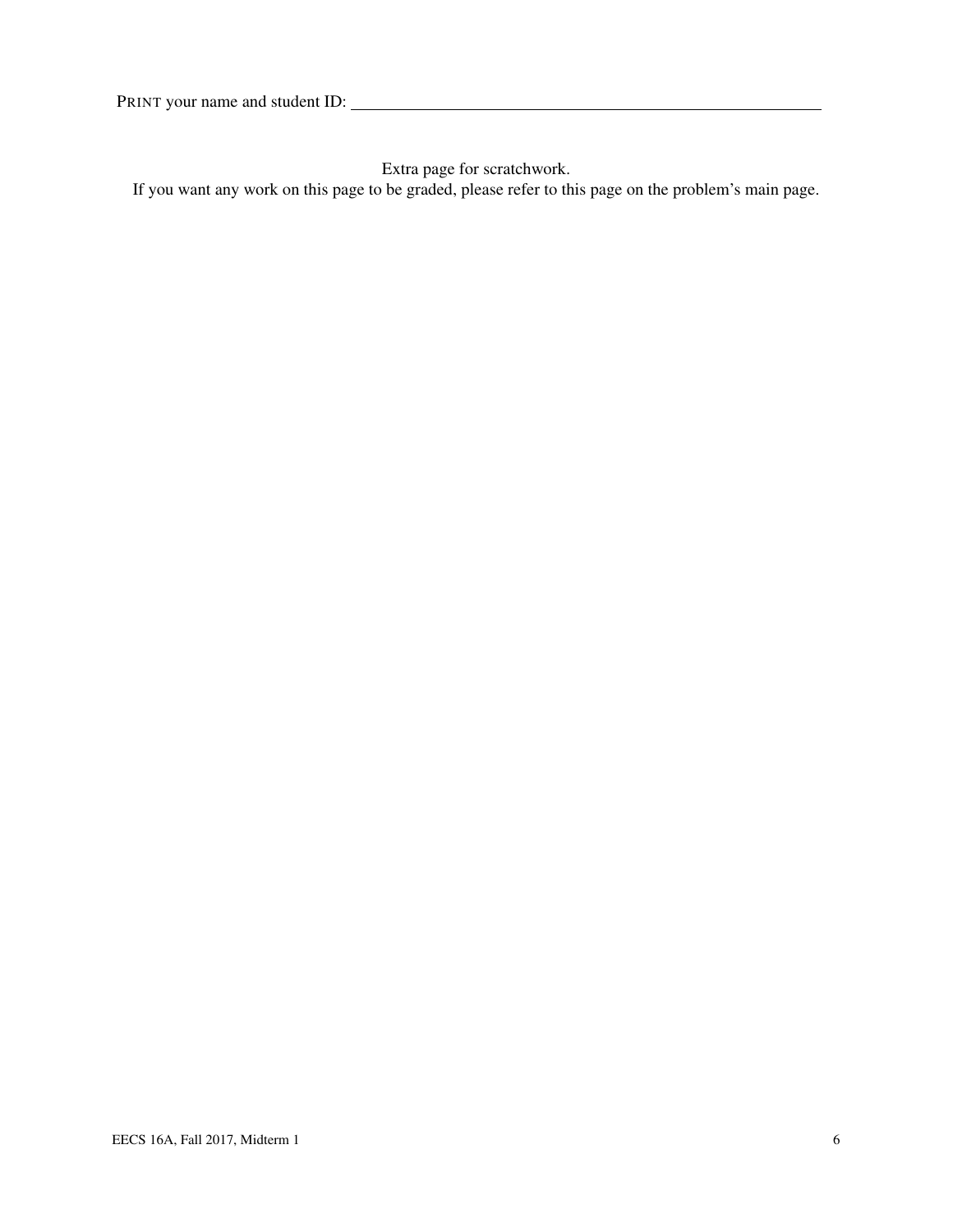#### 6. Operation Crypto (17 Points)

Agent 16A, you have been tasked with an important mission. The Berkeley Intelligence Agency has been collecting important information on the other engineering schools (known as the adversary) using our field agents. Through their last reports, we have found out that our adversaries have been secretly sharing milk tea recipes through cryptographic ciphers in the form of Matrix Transformations, and we want to find out what these recipes are!

The adversary uses  $n \times n$  preshared key matrices to encode plaintext vectors  $\vec{p} =$  $\sqrt{ }$  *p*1 *p*2 . . . *pn* 1  $\begin{array}{c} \begin{array}{c} \begin{array}{c} \end{array} \\ \begin{array}{c} \end{array} \end{array} \end{array}$ 

 $p_1, p_2, \ldots, p_n$  are real numbers from 0 to 25 that map to A through Z. That is, 0 maps to A, and 25 maps to Z.

.

To get the ciphertext vector, they multiply their key matrix

$$
\mathbf{K} = \begin{bmatrix} k_{11} & \cdots & k_{1n} \\ \vdots & \ddots & \vdots \\ k_{n1} & \cdots & k_{nn} \end{bmatrix},
$$

where all the elements in **K** are real numbers, with their plaintext vector  $\vec{p}$  to get

$$
\mathbf{K}\vec{p} = \vec{c} = \begin{bmatrix} c_1 \\ c_2 \\ \vdots \\ c_n \end{bmatrix},
$$

where the elements in  $\vec{c}$  are real numbers that don't necessarily map to anything. To a passive observer, the entries in  $\vec{c}$  look like nonsense.

(a) (4 Points) In a hypothetical scenario, MIT wants to send Stanford a milk tea recipe  $\vec{p}$  by sending  $\vec{c} = \vec{K} \vec{p}$ . What has to be true about **K** for Stanford be able to recover  $\vec{p}$ ? In that case, how would *Stanford recover the plaintext recipe*  $\vec{p}$  (decrypt the ciphertext vector)?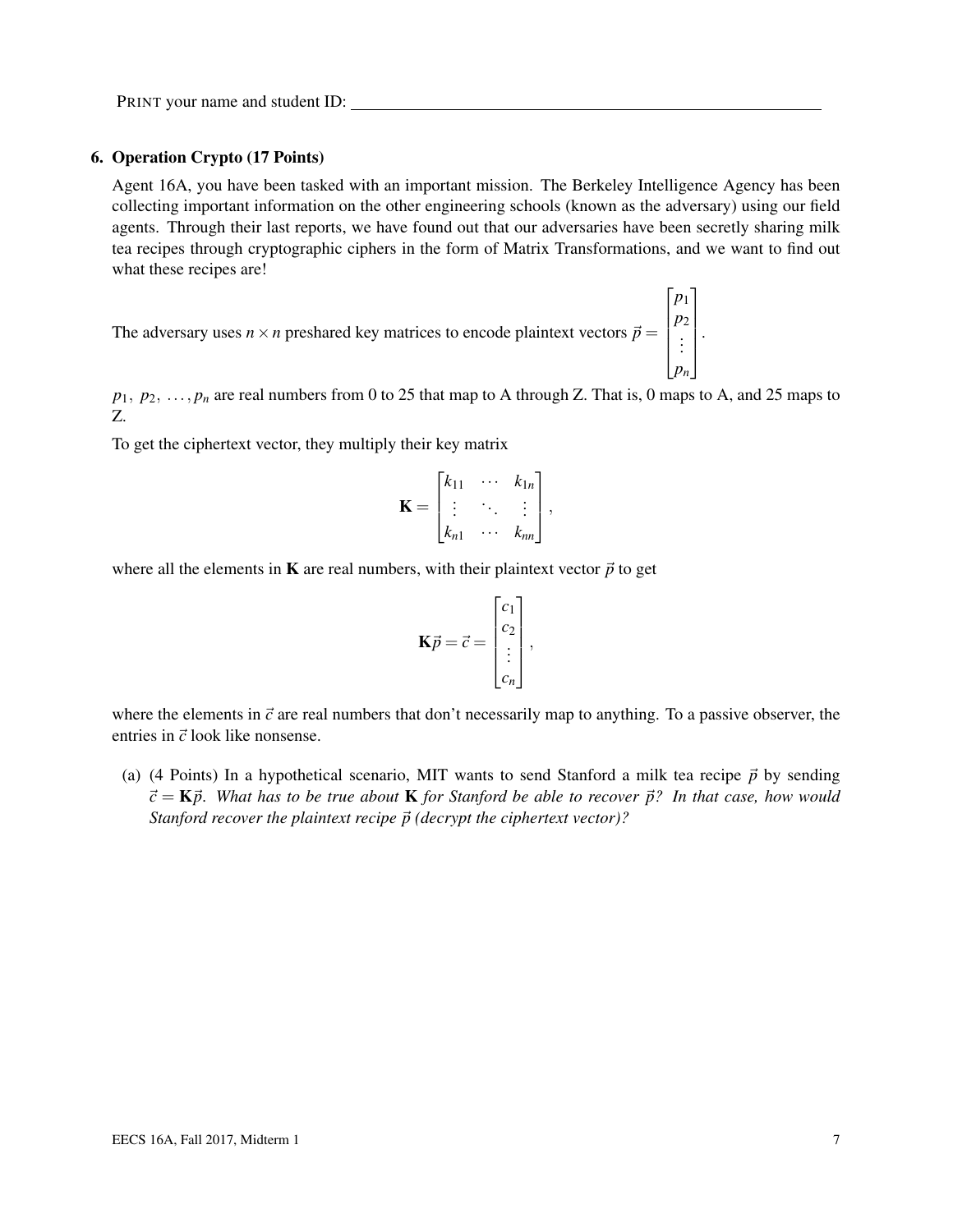(b) (4 Points) Agent 16A, your first objective is to find the key. Your mission is to perform what is called a *Known Plaintext Attack*, where the attacker (in this case, us) knows a plaintext vector  $\vec{p}$  and its corresponding ciphertext vector  $\vec{c}$ , which we will call a plaintext/ciphertext pair. One field agent was able to uncover a plaintext/ciphertext pair:

$$
\left(\vec{p}_1 = \begin{bmatrix} 1 \\ 14 \end{bmatrix}, \ \vec{c}_1 = \begin{bmatrix} 29 \\ 72 \end{bmatrix}\right)
$$

For a 2×2 key matrix K, *is it possible to fully determine* K *using just this pair? Briefly justify your answer.*

*Hint:* How many elements are there in **K**?

(c) (4 Points) In general, for an *n*×*n* key matrix K, *at least how many plaintext/ciphertext vector pairs do we need to be able to fully determine* K*?*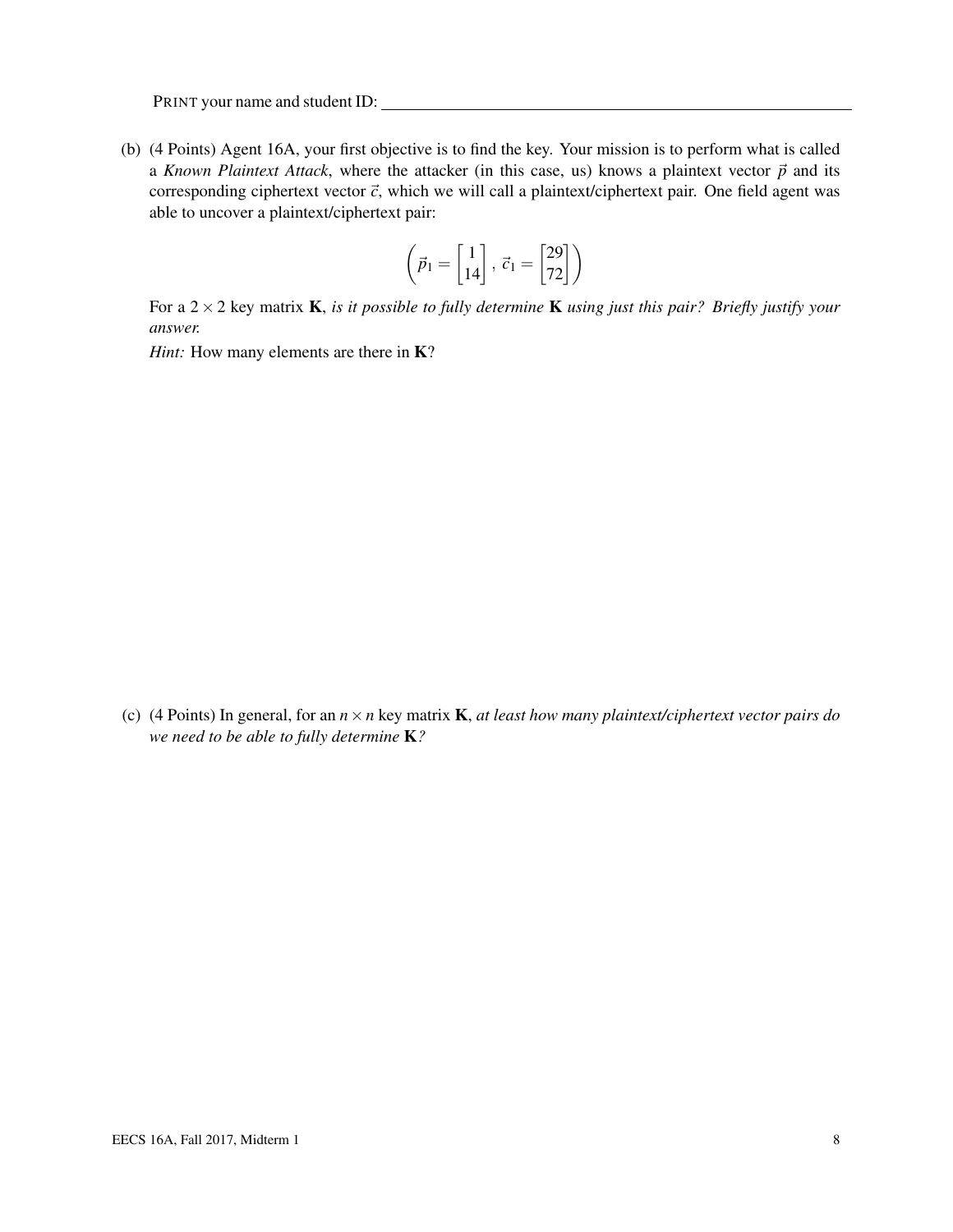(d) (5 Points) Through her dedication to the mission, one of the field agents was able to uncover a second plaintext/ciphertext pair. *Find the key matrix* **K**, such that  $\vec{c}_i = \mathbf{K} \vec{p}_i$ . Don't let her efforts be in vain! For your convenience, here are both plaintext/ciphertext pairs.

$$
\left(\vec{p}_1 = \begin{bmatrix} 1 \\ 14 \end{bmatrix}, \ \vec{c}_1 = \begin{bmatrix} 29 \\ 72 \end{bmatrix}\right), \ \left(\vec{p}_2 = \begin{bmatrix} 1 \\ 0 \end{bmatrix}, \ \vec{c}_2 = \begin{bmatrix} 1 \\ 2 \end{bmatrix}\right)
$$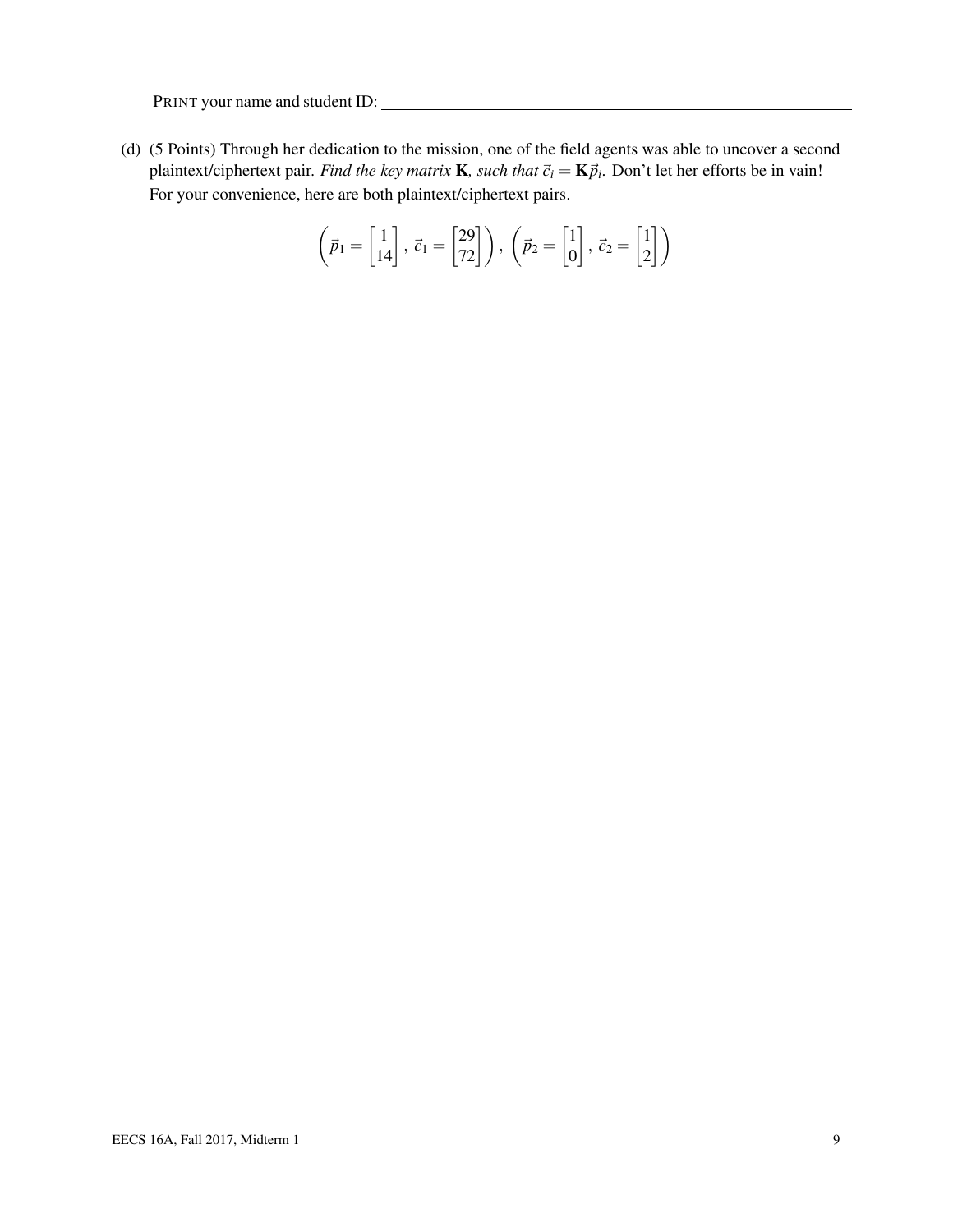Extra page for scratchwork.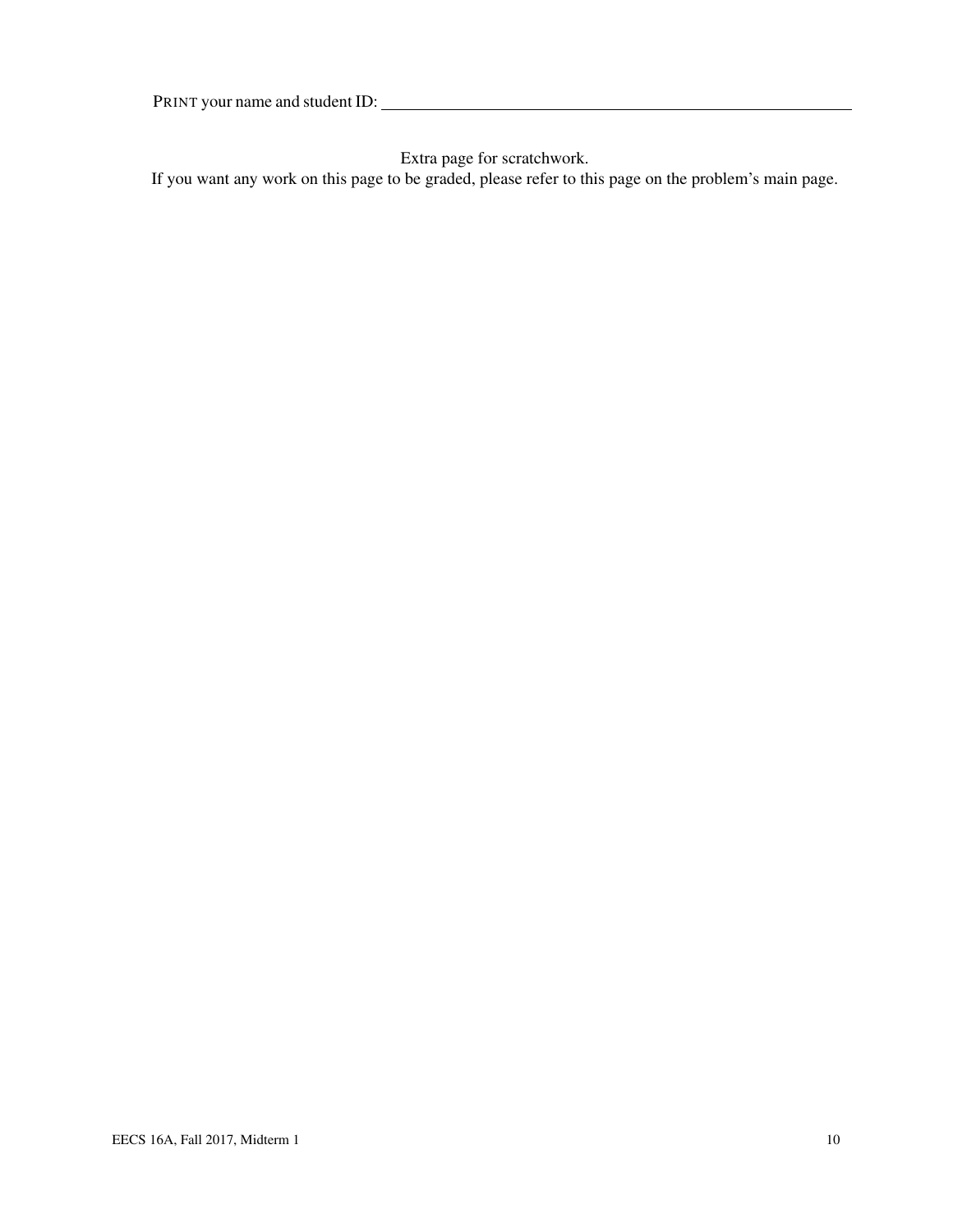#### 7. 3D Imaging (18 Points)

In lab, you built a 2D imaging system. In this problem, we will explore how to build a 3D tomography system. We will be trying to image voxels, which are a generalization of pixels in 3 dimensions. Each voxel has a value associated with it that represents how much light passes through it. This is equivalent to how dark or light the voxel appears.

We would like to image a  $2 \times 2 \times 2$  structure. Each incident light ray passes all the way through the structure. Figure [7.1](#page-10-0) demonstrates a few different example rays passing through our 3D structure. Note that lighter colored voxels represent voxels through which the light ray passes.

<span id="page-10-0"></span>

Figure 7.1: Three different incident rays.

As in the imaging lab, we will represent the three-dimensional  $2 \times 2 \times 2$  structure as one column vector  $\vec{i}$ with 8 elements. We will then apply rays that pass through the object represented by row vectors  $\vec{h}_k^T$ . Let which is clearly with the matrix whose row vectors are  $\vec{h}_k^T$ . Finally, we will measure the vector  $\vec{s}$  where  $\vec{s} = H\vec{i}$ .

<span id="page-10-1"></span>(a) (5 Points) Suppose that we have the matrix H shown below. *Find the null space of this matrix* H.

$$
\mathbf{H} = \begin{bmatrix} 1 & 0 & 0 & 0 & 1 & 0 & 0 & 0 \\ 0 & 1 & 0 & 0 & 0 & 1 & 0 & 0 \\ 0 & 0 & 1 & 0 & 0 & 0 & 1 & 0 \\ 0 & 0 & 0 & 1 & 0 & 0 & 0 & 1 \end{bmatrix}
$$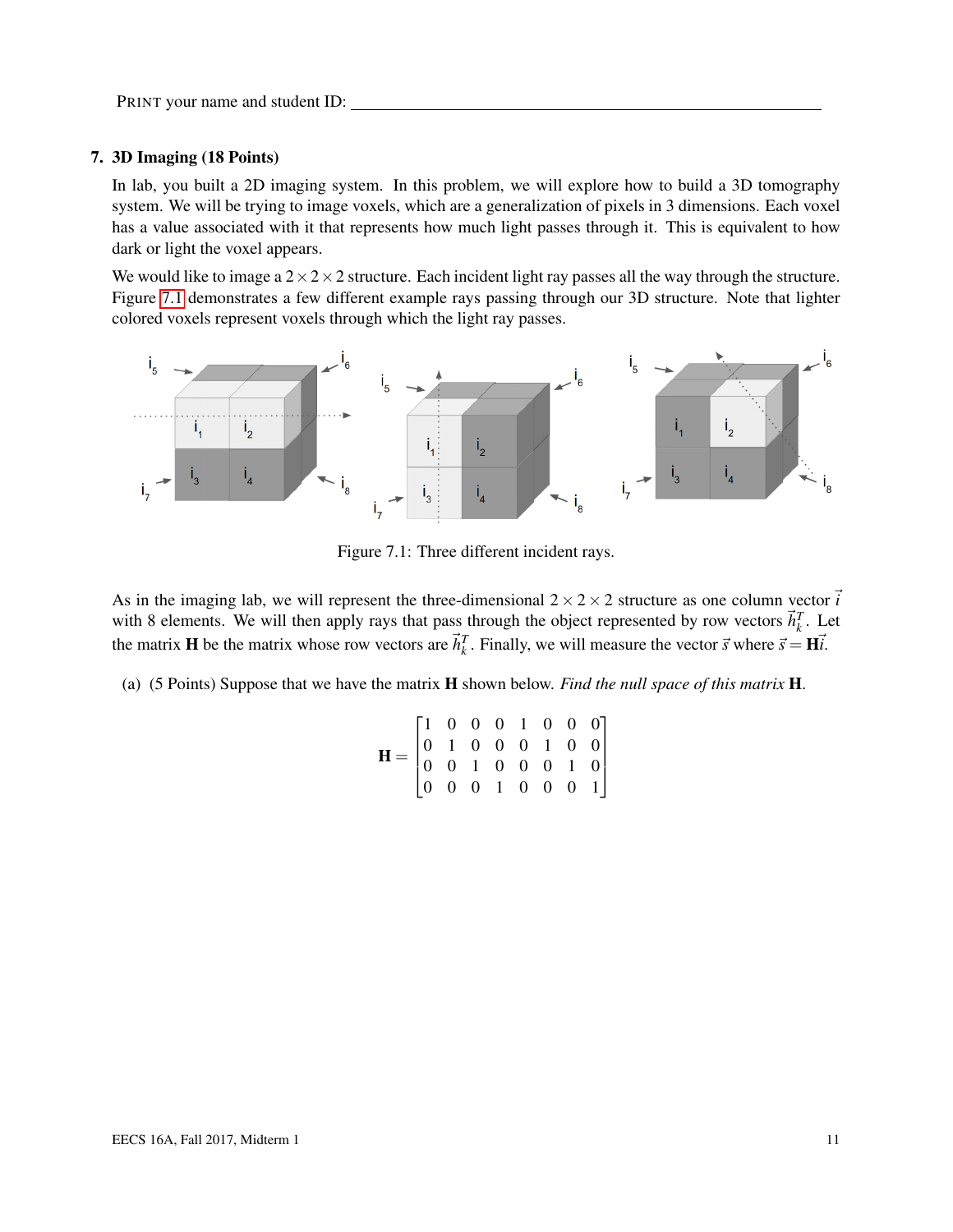(b) (5 Points) Find two objects that would give the same  $\vec{s}$  when measured using the mask matrix **H** from part [\(a\).](#page-10-1) Write down the corresponding  $\vec{i}$  vectors for the two objects. Note that the two  $\vec{i}$  vectors can contain any real number you would like them to, but the two vectors cannot be equal to each other. (For example  $\vec{i}_1 = \vec{i}_2 = \vec{0}$  is not a valid solution.)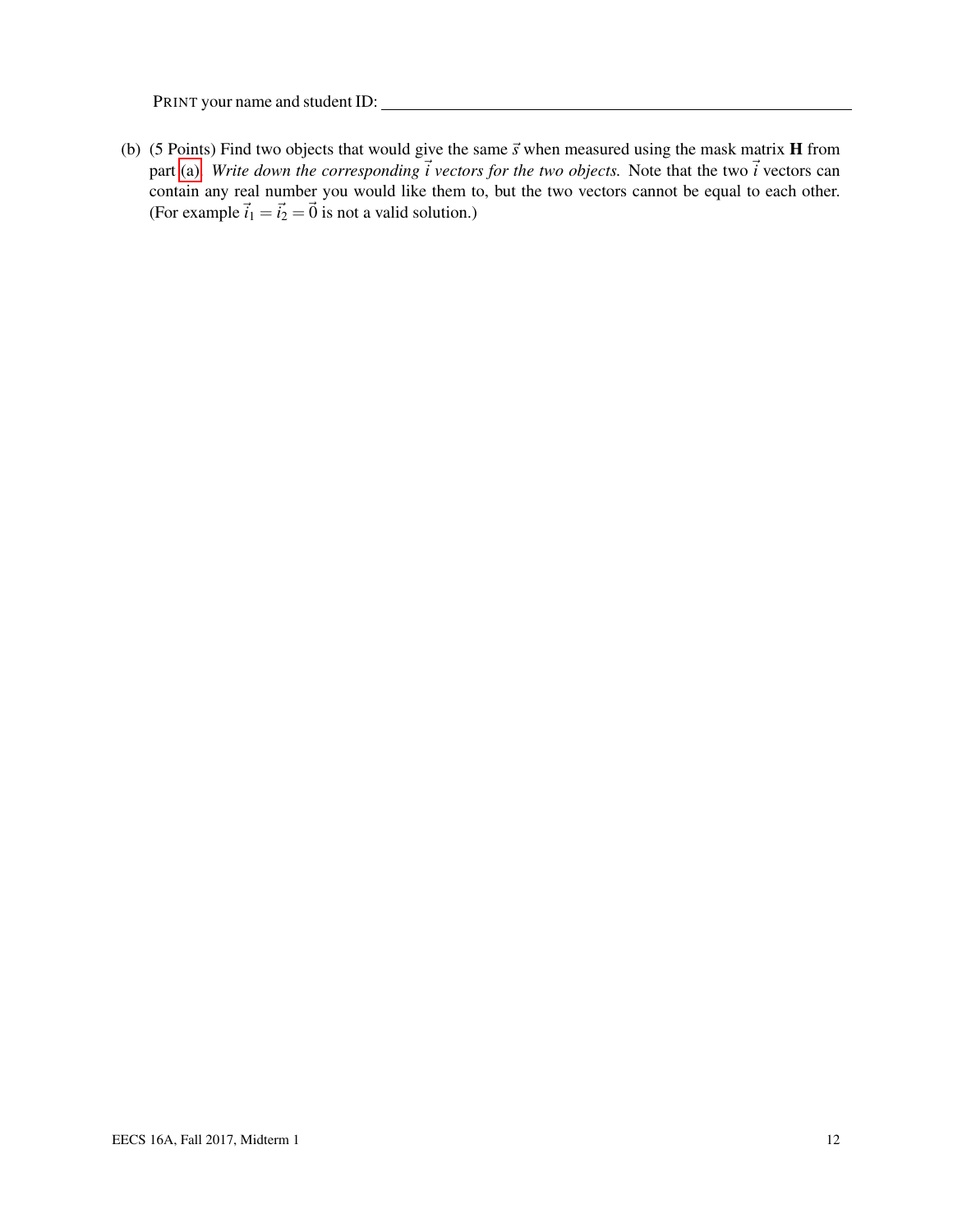Extra page for scratchwork.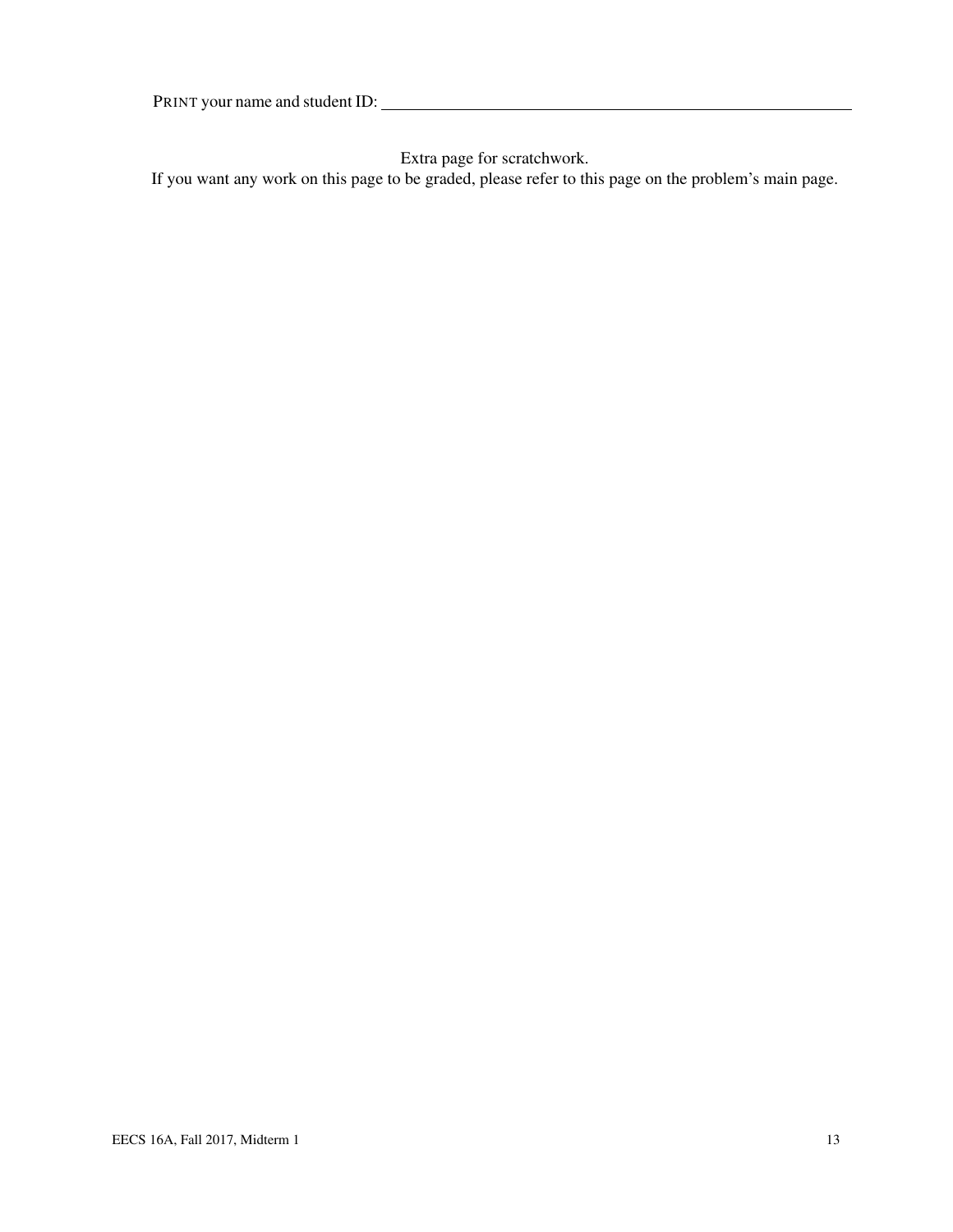(c) (8 Points) Our matrix H only has four rows corresponding to four measurements. *Add another four rows to the original* **H** *matrix to make a new mask matrix*  $\mathbf{H}'$  *of dimensions*  $8 \times 8$  and select the entries of the additional four rows such that we can always uniquely reconstruct the imaged object. Each row of your new matrix can have at most two 1's in it, and the rest of the entries must be 0.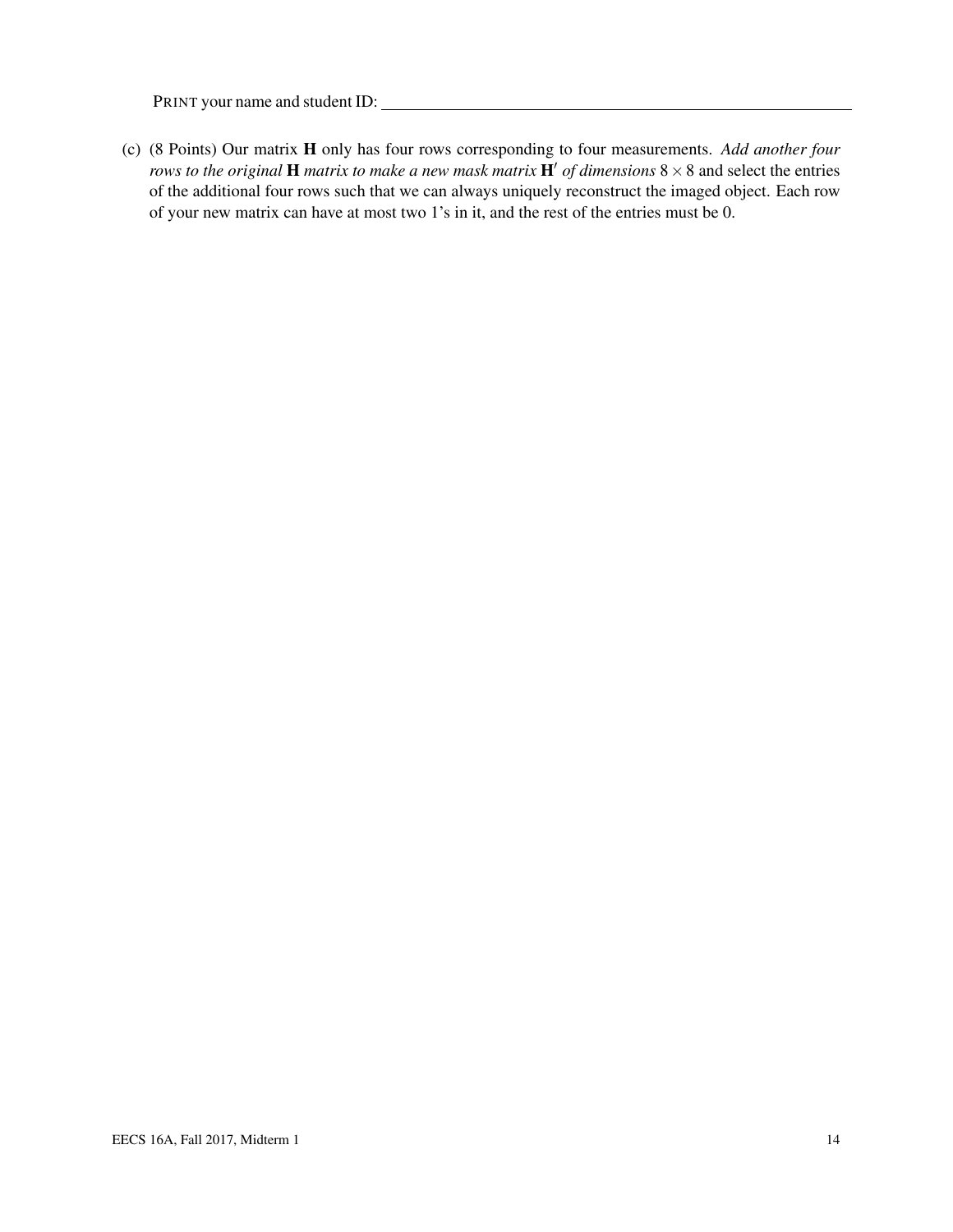#### 8. The Art of Proving (14 Points)

Dr. Alon and Dr. Sahai are two passionate scientists who are currently working on linear algebra. They have been working for a long time and have hit some major roadblocks. Help them out by proving some things that they are stuck on!

Let A and B be two matrices with dimensions, such that AB is valid.

(a) (4 Points) Show that *if*  $\vec{v}$  *is in the null space of* **B***, then*  $\vec{v}$  *is in the null space of* **AB**.

(b) (4 Points) Show that *if*  $\lambda$  *is an eigenvalue of an*  $n \times n$  *matrix* **A**, *then for all*  $c \in \mathbb{R}$ ,  $\lambda' = \lambda + c$  *is an eigenvalue of the matrix*  $A + cI$ , where I is the  $n \times n$  identity matrix.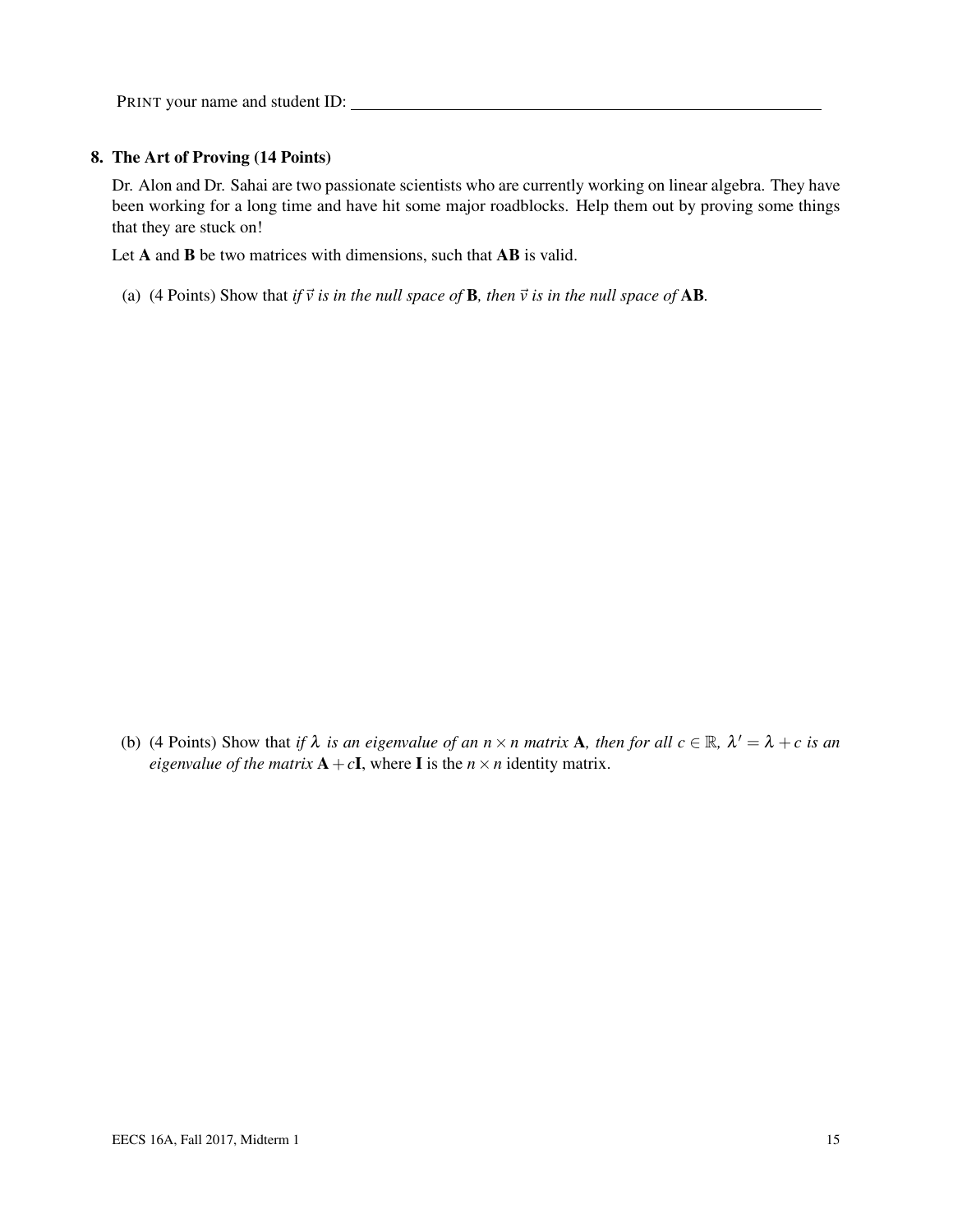Extra page for scratchwork.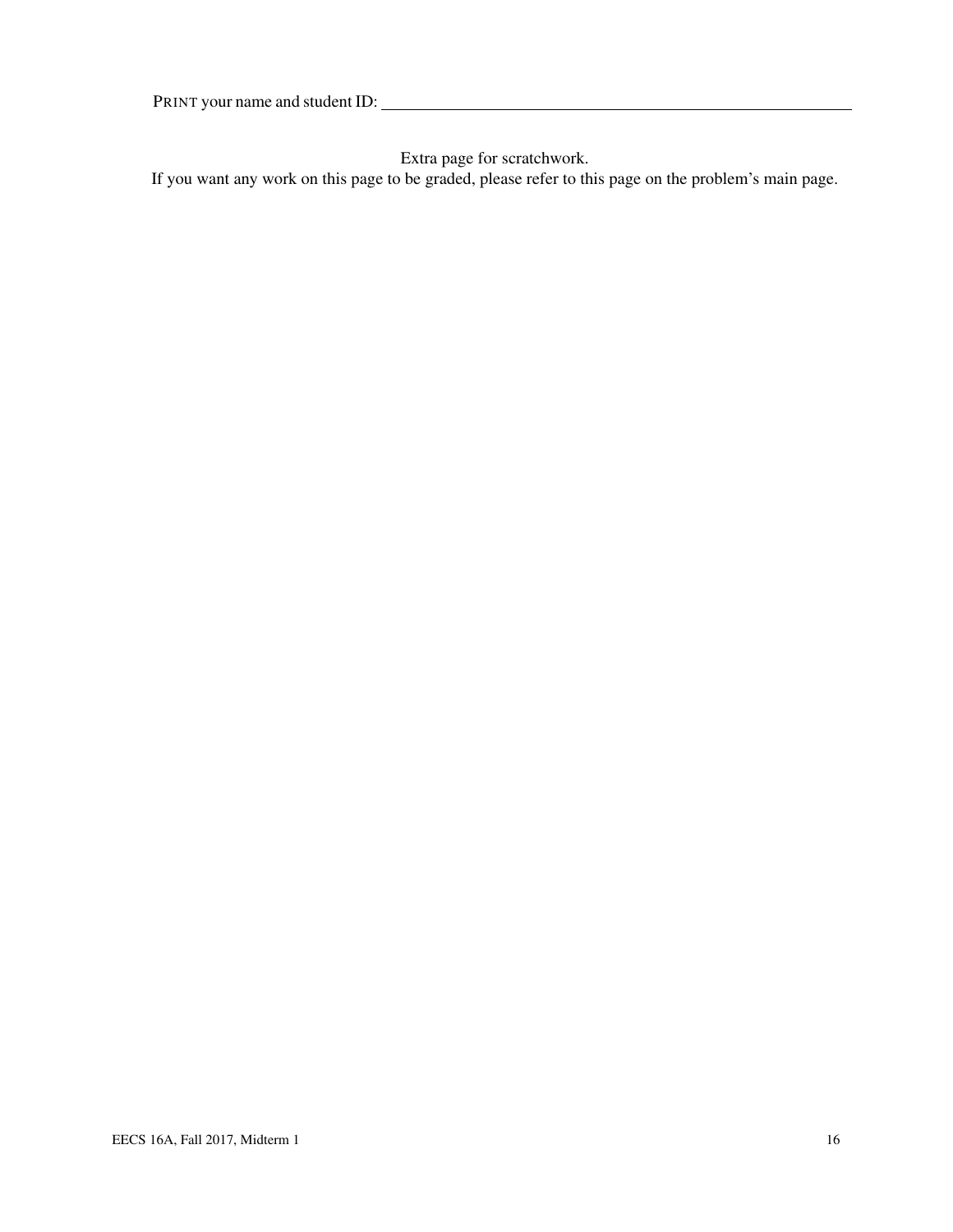(c) (6 Points) Suppose that **A** and **B** are  $n \times n$  matrices that share the same *n* distinct eigenspaces. That is, there exist *n* non-zero vectors  $\vec{v}_1, \vec{v}_2, \dots, \vec{v}_n$ , such that  $A\vec{v}_i = \lambda_{A,i}\vec{v}_i$  and  $B\vec{v}_i = \lambda_{B,i}\vec{v}_i$ , where  $\lambda_{A,i}$  is not necessarily equal to  $\lambda_{B,i}$ . Then, prove that *the matrices* **A** *and* **B** *commute*, that is,  $AB = BA$ . *Hint:* Choose an appropriate basis.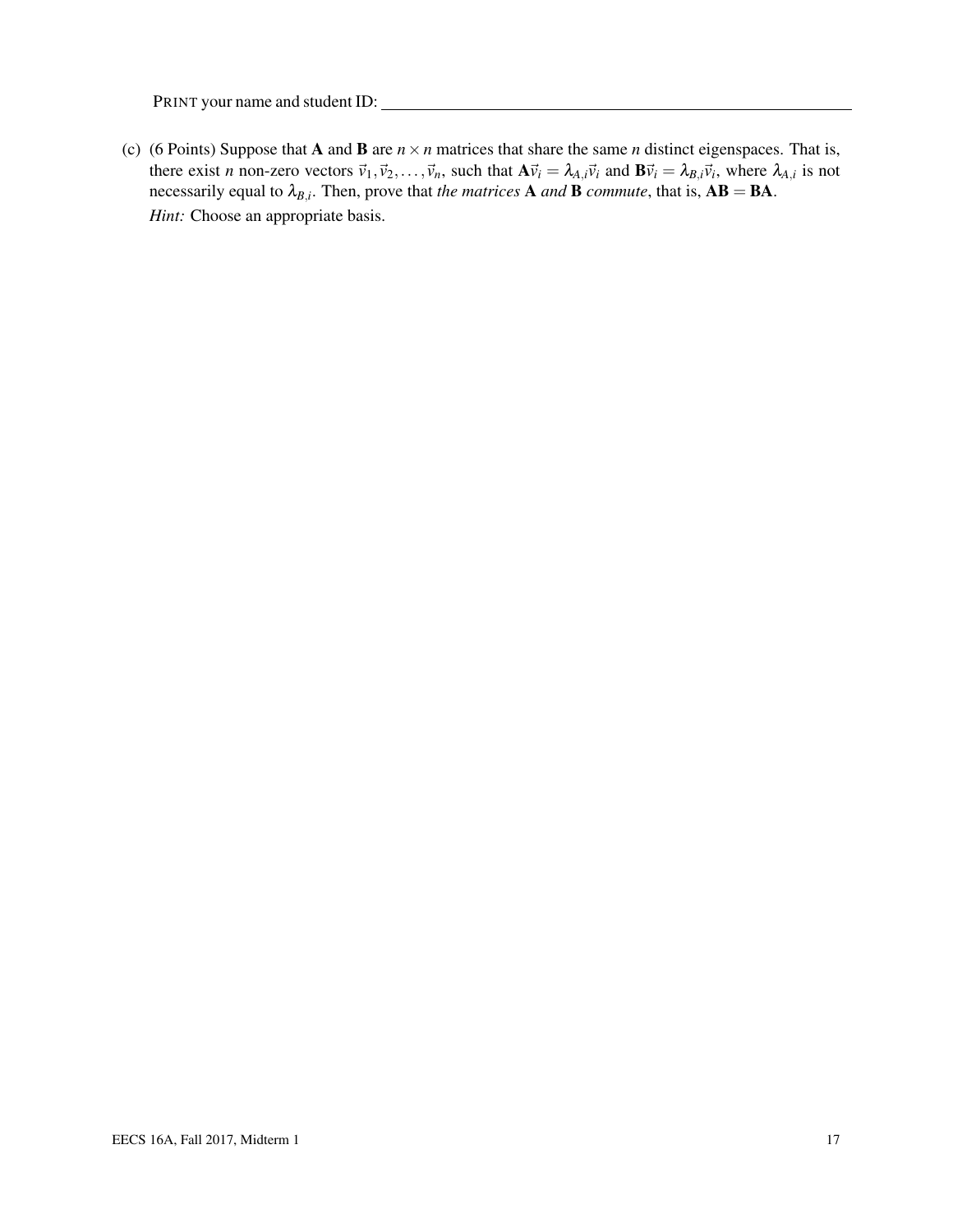Extra page for scratchwork.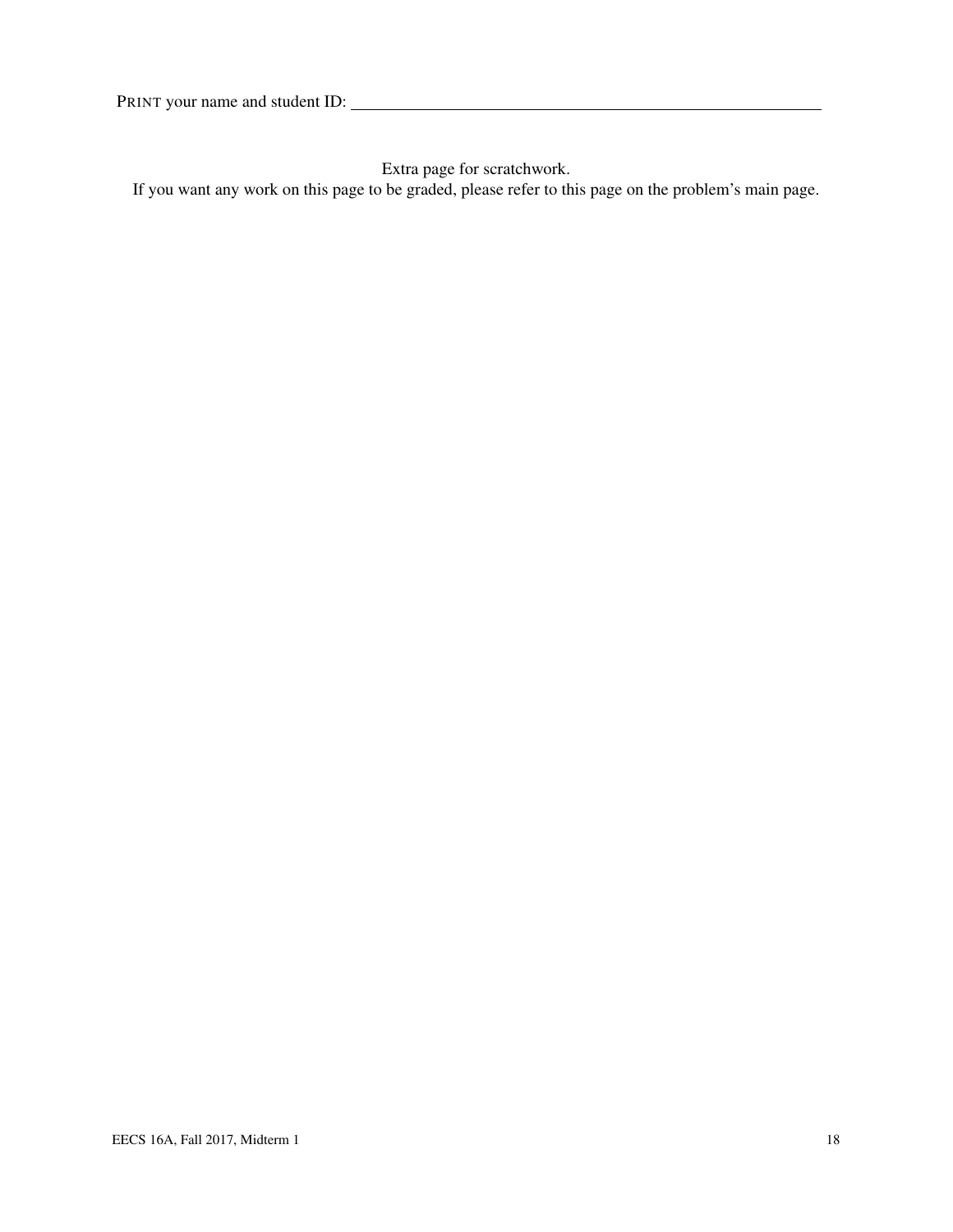#### 9. Rabbits, Foxes, and the Circle of Life (21 Points)

If rabbits are such notoriously fast breeders, why haven't we all been crushed under a (warm, comfortable) mountain of rabbits by now? Well, consider the hungry foxes...

Let's examine the case of Tilden Park, circa 1000 CE. This vast beautiful space is initially filled with 200 foxes and 1000 rabbits. Since rabbits like to feast on the pleantiful greenery, the population of rabbits grows by 10% each month. Every month, 40% of the foxes either die or leave the park. The population of foxes increases by 20% of the population of rabbits each month. Similarly the population of rabbits decreases by 20% of the fox population each month. This can be summarized by the system shown below, where *f* [*t*] and *r*[*t*] represent the number of foxes and rabbits in the park each month *t*.

| $\begin{bmatrix} f[t+1] \\ r[t+1] \end{bmatrix} = \begin{bmatrix} 0.6 & 0.2 \\ -0.2 & 1.1 \end{bmatrix} \begin{bmatrix} f[t] \\ r[t] \end{bmatrix}$ |  |  |
|-----------------------------------------------------------------------------------------------------------------------------------------------------|--|--|

In this problem, we will use linear algebra to explore the predator-prey relationship to figure out if we should be submerged in rabbits, on the run from armies of foxes, or in some peaceful equilibrium state.

(a) (8 Points) We want to know what will happen to the populations of the two species as time goes on. Will the population numbers converge?

*Note:* You do not need to find what the populations converge to, just whether they converge or not. You may or may not find it useful to know that  $1.7^2 = 2.89$ .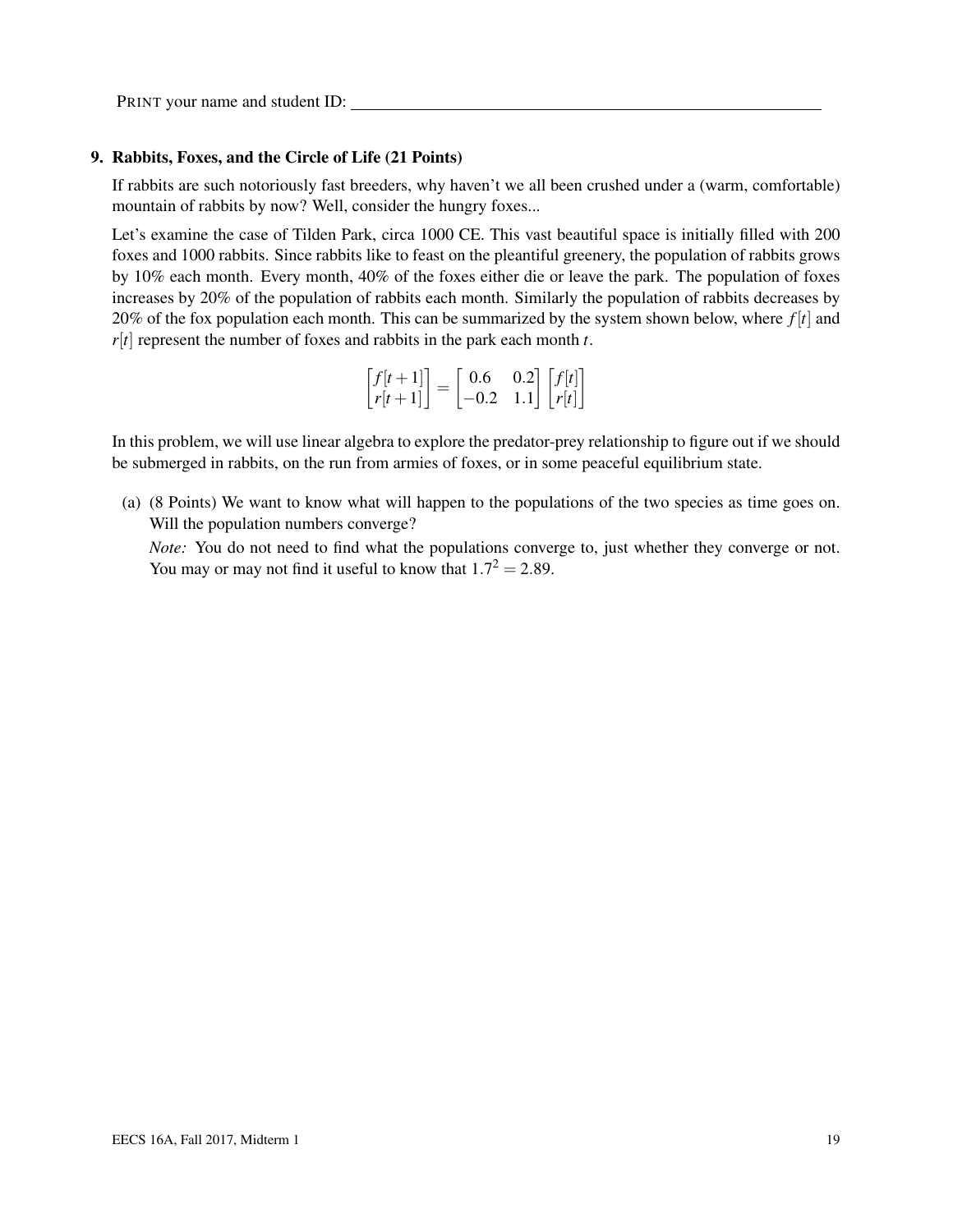Extra page for scratchwork.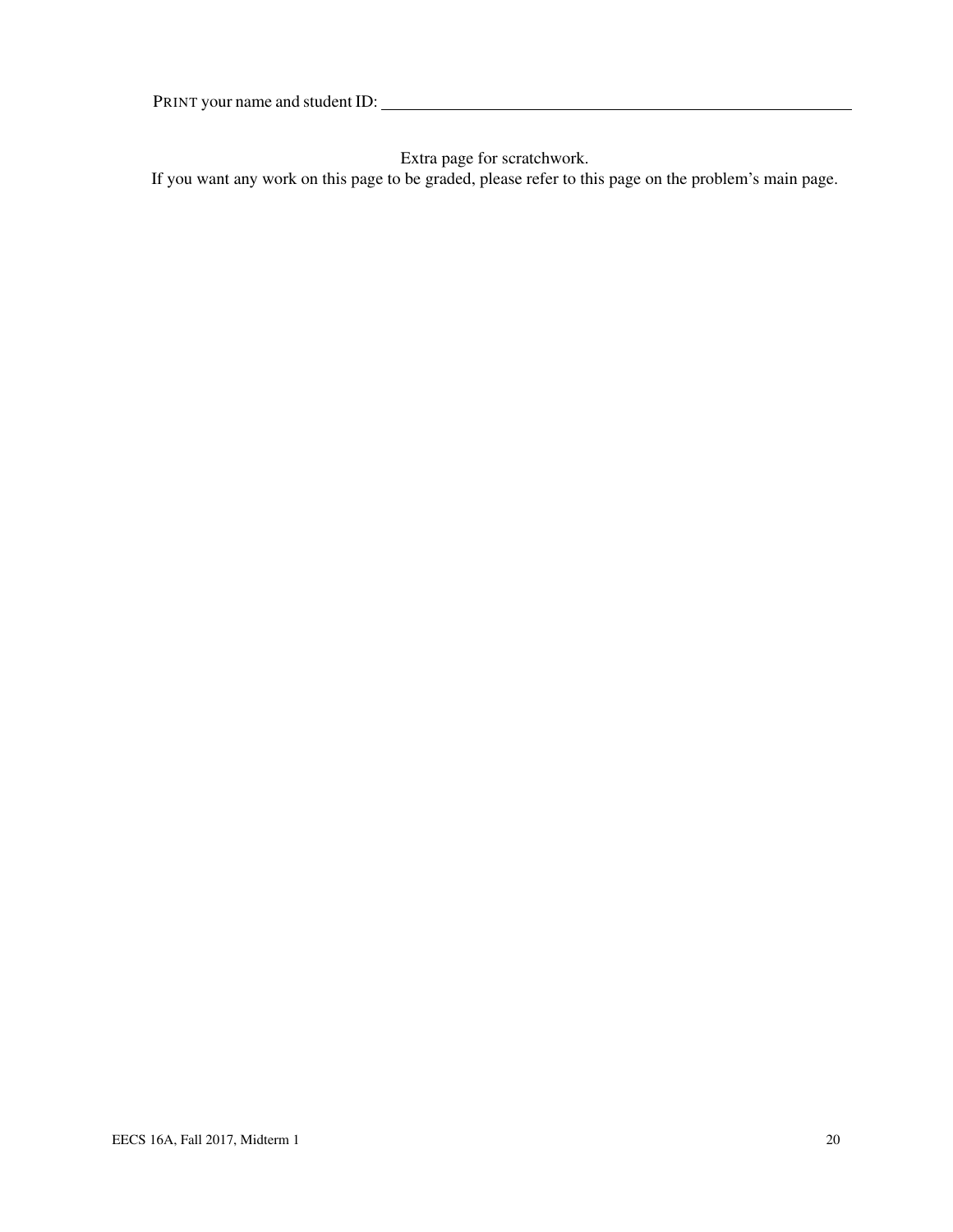(b) (5 Points) Assuming that there is some known total populaton of foxes and rabbits in the year 2000, *calculate what fraction of that total population is rabbits.* You can assume that 1000 years is a good approximation for an infinite amount of time.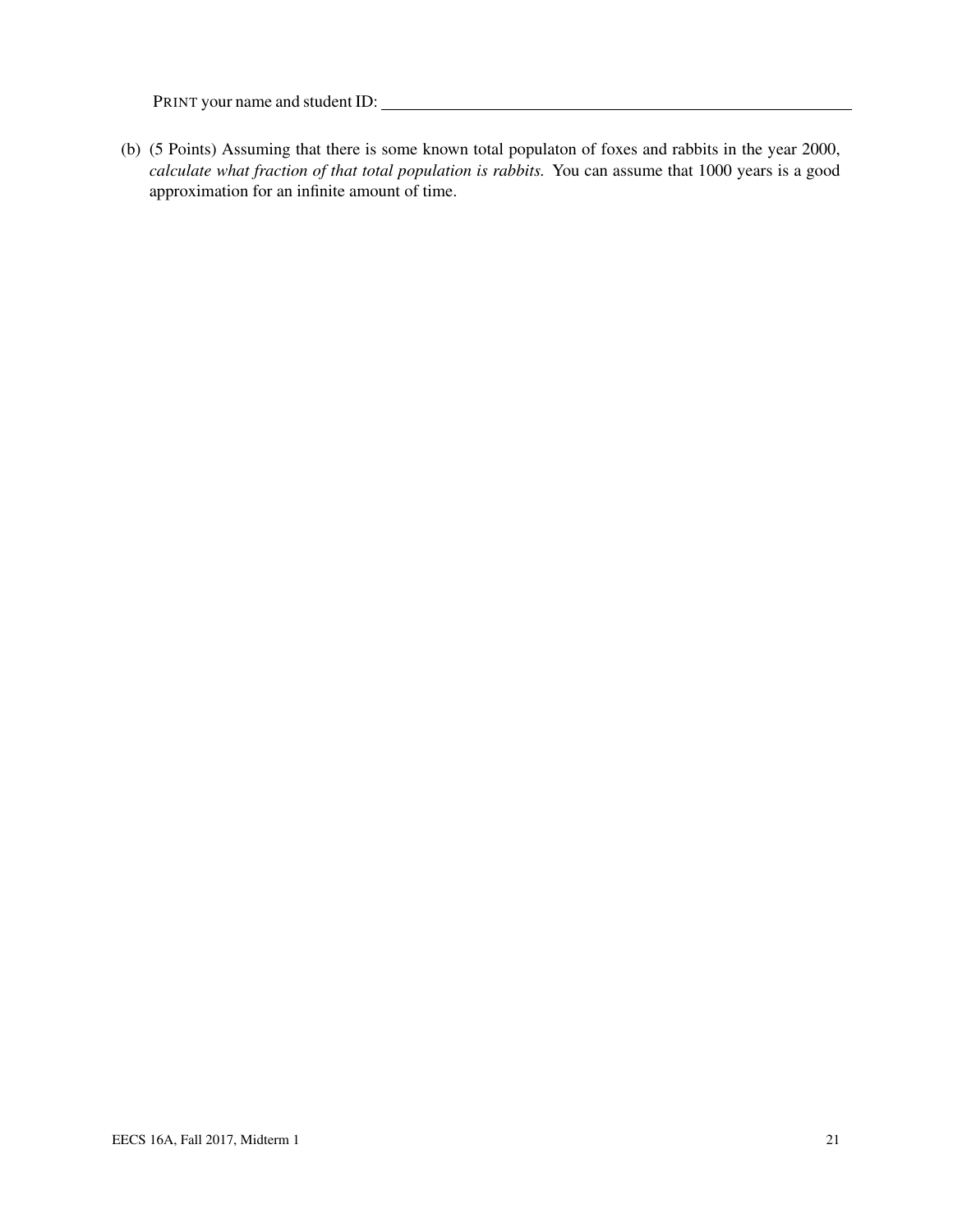(c) (8 Points) In the far future, a curious child digs up a strange fossil in the park. It seems like Ancient Dino-foxes once inhabited the park! Using advanced future Zoologic-Mathematics, graduate students from the University of MegaCalifornia, Berkeley derive the following eigenvalue/eigenvector pairs describing the species interactions from the fossils:

$$
\left(\lambda_1=1, \vec{\nu}_1=\begin{bmatrix}2\\-1\end{bmatrix}\right), \left(\lambda_2=0.5, \vec{\nu}_2=\begin{bmatrix}1\\1\end{bmatrix}\right)
$$

*Reconstruct the state transition matrix.*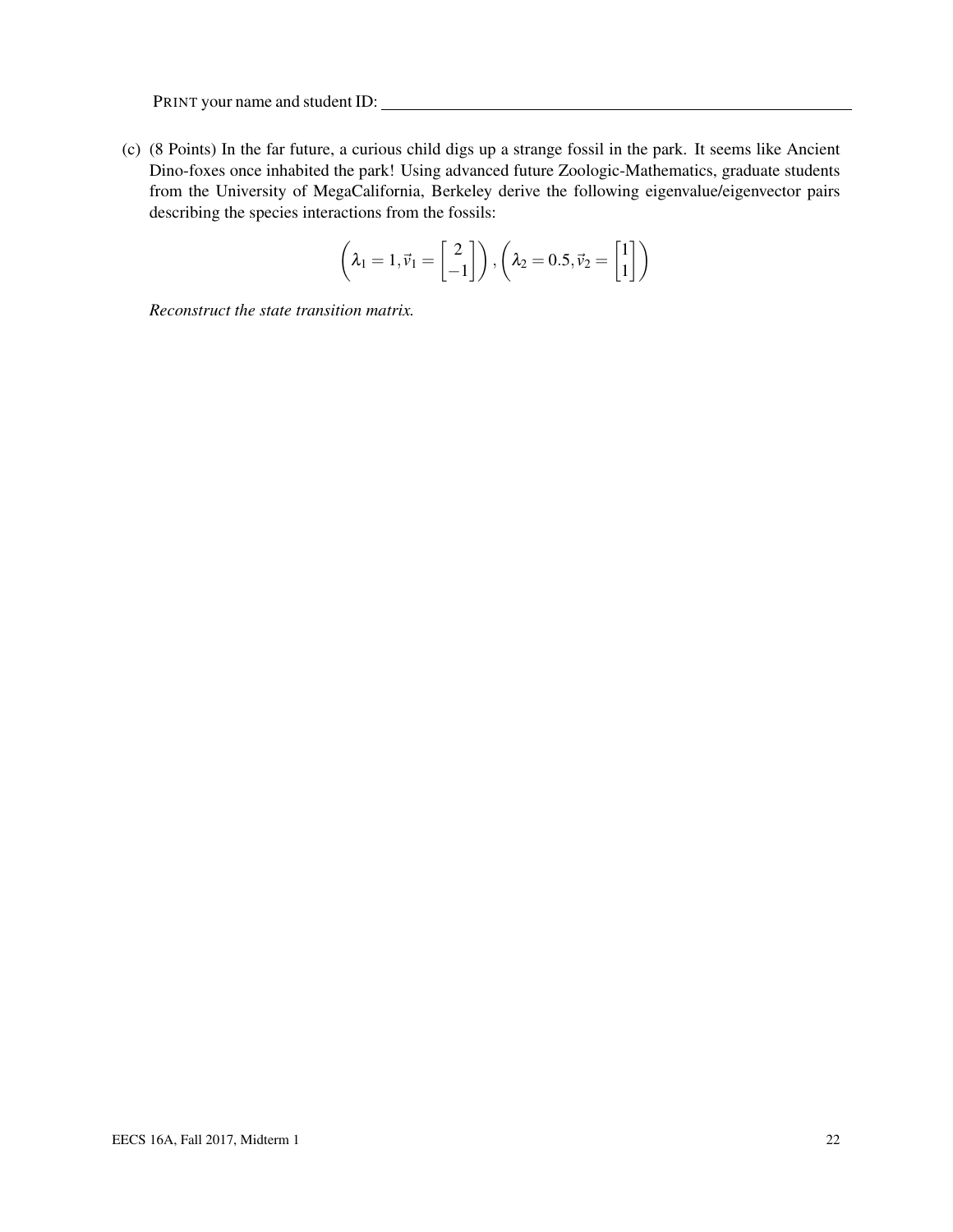Doodle page!

Draw us something if you want or give us suggestions, compliments, or complaints. You can also use this page to report anything suspicious that you might have noticed.